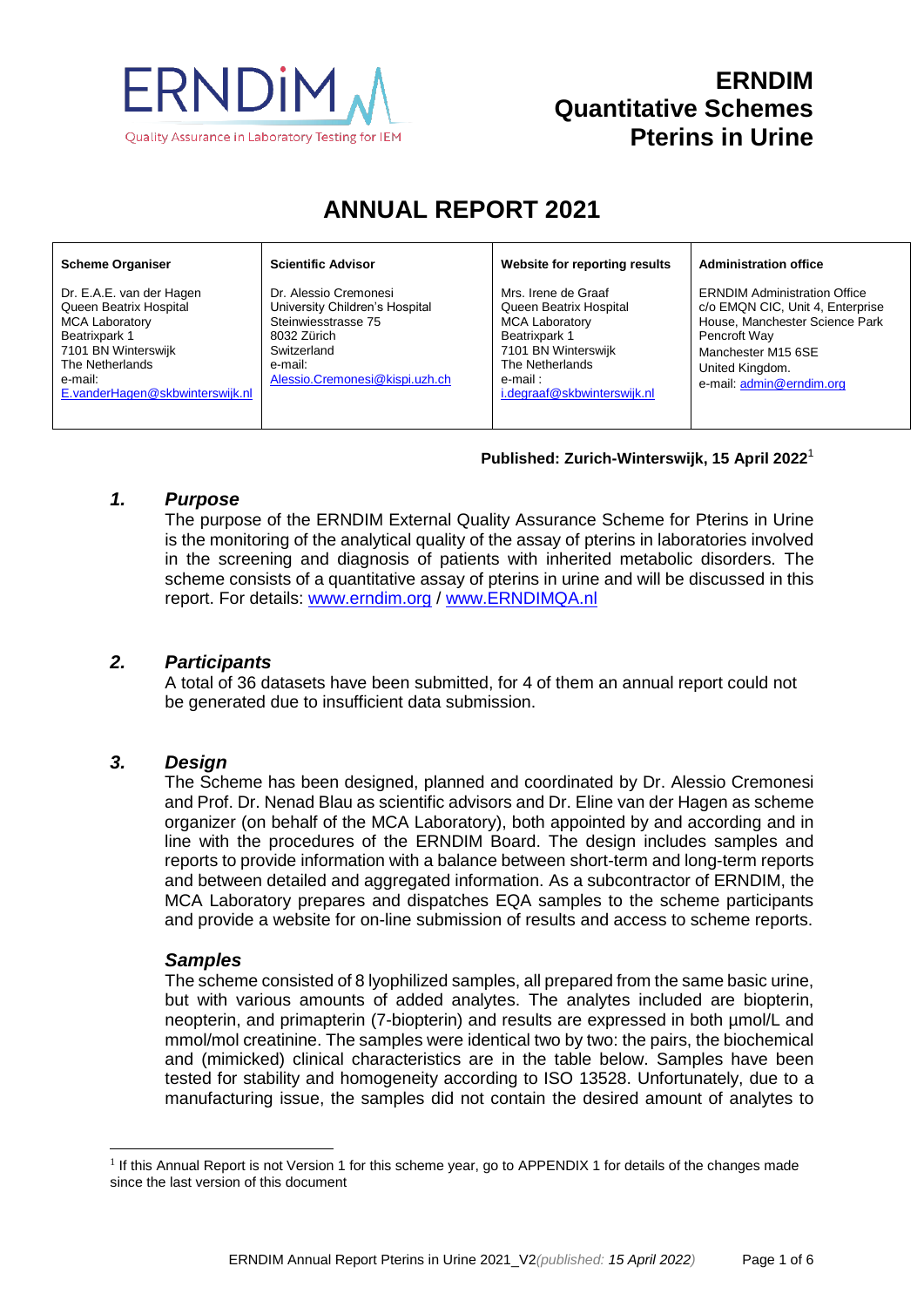perfectly mimic the different disorders. In particular all samples contained moderate amounts of primapterin. Please see section 4.10 for further details

|  | Table 1. Samples |  |  |  |
|--|------------------|--|--|--|
|--|------------------|--|--|--|

| Sample      | <b>Biochemical</b>                                                                             | Clinical                                                                                                                                          |
|-------------|------------------------------------------------------------------------------------------------|---------------------------------------------------------------------------------------------------------------------------------------------------|
| Pair        | Characteristics                                                                                | Characteristics                                                                                                                                   |
| 1 and $6$   | Moderately<br>high<br>Primapterin<br>Low/normal<br>Neopterin<br>Low/normal<br><b>Biopterin</b> | A pterin-4a-carbinolamine dehydratase (PCD) deficiency<br>or<br>A GTP cyclohydrolase (GTPCH) deficiency                                           |
| $2$ and $8$ | Moderately<br>high<br>Primapterin<br><b>High Neopterin</b><br>Low Biopterin                    | A pterin-4a-carbinolamine dehydratase (PCD) deficiency<br>or<br>A 6-pyruvoyl-tetrahydropterin synthase (PTPS)<br>deficiency                       |
| $3$ and $7$ | High<br>primapterin<br>Normal/high<br>Neopterin<br>Normal/high<br><b>Biopterin</b>             | A pterin-4a-carbinolamine dehydratase (PCD) deficiency<br>or<br>A 6-pyruvoyl-tetrahydropterin synthase (PTPS)<br>deficiency on treatment with BH4 |
| 4 and 5     | Moderately<br>high<br>Primapterin<br><b>High Neopterin</b><br>Low Biopterin                    | A pterin-4a-carbinolamine dehydratase (PCD) deficiency<br>or<br>A 6-pyruvoyl-tetrahydropterin synthase (PTPS)<br>deficiency                       |

### *Reports*

All data-transfer, the submission of data as well as request and viewing of reports proceeded via the interactive website [www.erndimqa.nl](http://www.erndimqa.nl/) which can also be reached through the ERNDIM website [\(www.erndim.org\)](http://www.erndim.org/). The results of your laboratory are confidential and only accessible to you (with your name and password). The anonymised mean results of all labs are accessible to all participants. Statistics of the respective reports are explained in the general information section of the website.

An important characteristic of the website is that it supplies short-term and long-term reports. Short-term reports are associated with the eight individual specimens, for each of which there has been a specific deadline in the year 2021. Two weeks after the respective deadline participants could request their reports and as such had eight times up-to-date information on their analytical performance. Although technically not required (the website can work without any delay time), a delay time of 14 days has been chosen to enable the scientific advisor to inspect the results and add his comment to the report. Contrary to the early short-term report is the annual long-term report. The annual report is based on the design-anchored connection between samples, which enables to report a range of analytical parameters (accuracy, precision, linearity, recovery and interlab dispersion) once an annual cycle has been completed. The annual report is discussed below.

A second important characteristic of the website is the wide range in aggregation of results, which permits labs to make an individual choice for detailed and/or aggregated reports. The most detailed report, which can be requested from the website, is the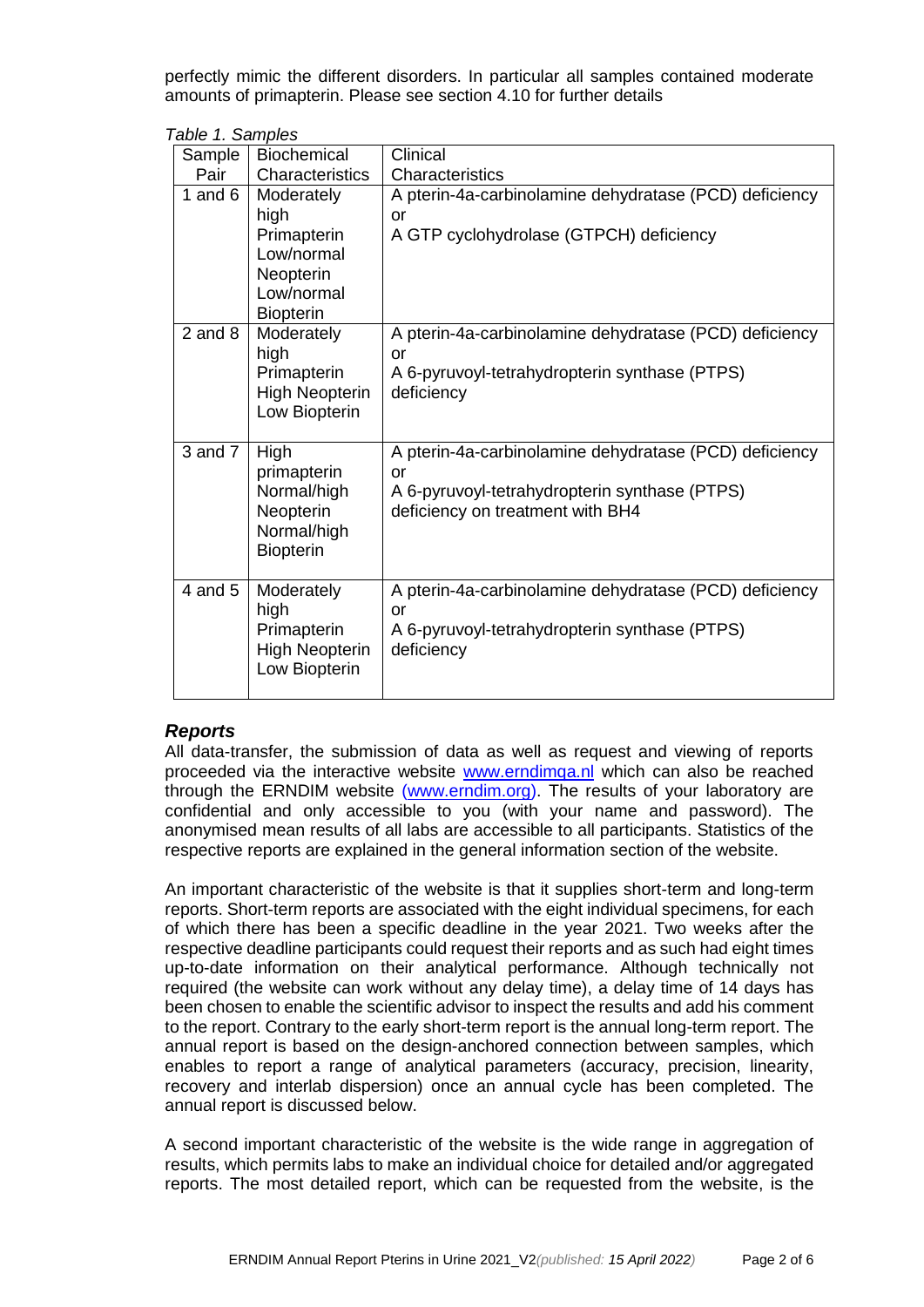"Analyte in Detail", which shows results of a specific analyte in a specific sample (56 such Analyte-in-Detail-reports can be requested in the year 2021 cycle). A more condensed report is the "Current Report" (Called "Cycle Review" on the website), which summarizes the performance of all analytes in a specific sample (8 such Current Reports can be requested in 2021). The highest degree of aggregation has the Annual Report, which summarizes the performance of all analytes of all 8 samples (1 such Annual-Report can be requested in 2021). Depending on their position in the laboratory, one can choose to have a glance at only the annual report (managers) or at all 56 detailed reports (technicians).

# *4. Discussion of Results in the Annual Report 2021*

In this part, the results as seen in the annual report 2021 will be discussed. Subsequently we will focus on accuracy, recovery, precision, linearity, interlab CV and cross-sectional relations. Please keep at hand your annual report from the Interactive Website when you read the "quided tour" below and keep in mind that we only discuss the results of "all labs": it is up to you to inspect and interpret the specific results of your laboratory.

# *4.1 Accuracy*

A first approach to describe the accuracy is comparison of your mean outcome in the eight samples with the mean of all labs. This is shown in the columns "your lab" and "all labs" under the heading "Accuracy", respectively. E.g. for neopterin the mean of all labs is 59.5 µmol/L with which you can compare the mean of your lab.

# *4.2 Recovery*

A second approach to describe accuracy is the percentage recovery of added analyte. In this approach, it is assumed that the recovery of the weighed quantities is the target value. The correlation between weighed quantities as added to the samples (on the xaxis) and your measured quantities (on the y-axis) have been calculated. The slope of the correlation multiplied by 100 is your recovery (%) of the added amounts. Outcome for your lab in comparison to median outcome of all labs is shown in the column "Recovery" in the annual report. For all labs the recovery ranges from 94% for neopterin (mmol/mol creatinine) to 107% for primapterin (mmol/mol creatinine). The overall recovery is 101%.

### *4.3 Precision*

Reproducibility is an important parameter for quality in the laboratory and is encountered in the schemes' design. Samples come in pairs, which can be regarded as duplicates from which CV's can be calculated (Intra Laboratory CV as indicator for reproducibility). Outcome for your lab in comparison to the median of all labs is shown in the column "Precision" of the Annual Report. Precision ranges from 10.3% for neopterin (mmol/mol creatinine) to 21.4% for primapterin (mmol/mol creatinine). The overall intralab CV is 11.3%.

### *4.4 Linearity*

Linearity over the whole relevant analytical range is another important parameter for analytical quality. Again, this is encountered in the schemes' design. With weighed quantities on the x-axis and your measured quantities on the y-axis the coefficient of regression (-r-) has been calculated. Outcome for your lab in comparison to the median of all labs is in the column "Linearity" of the annual report. The coefficient of regression ranges from 0.991 for neopterin (µmol/L and mmol/mol creatinine) to 0.999 for primapterin (µmol/L).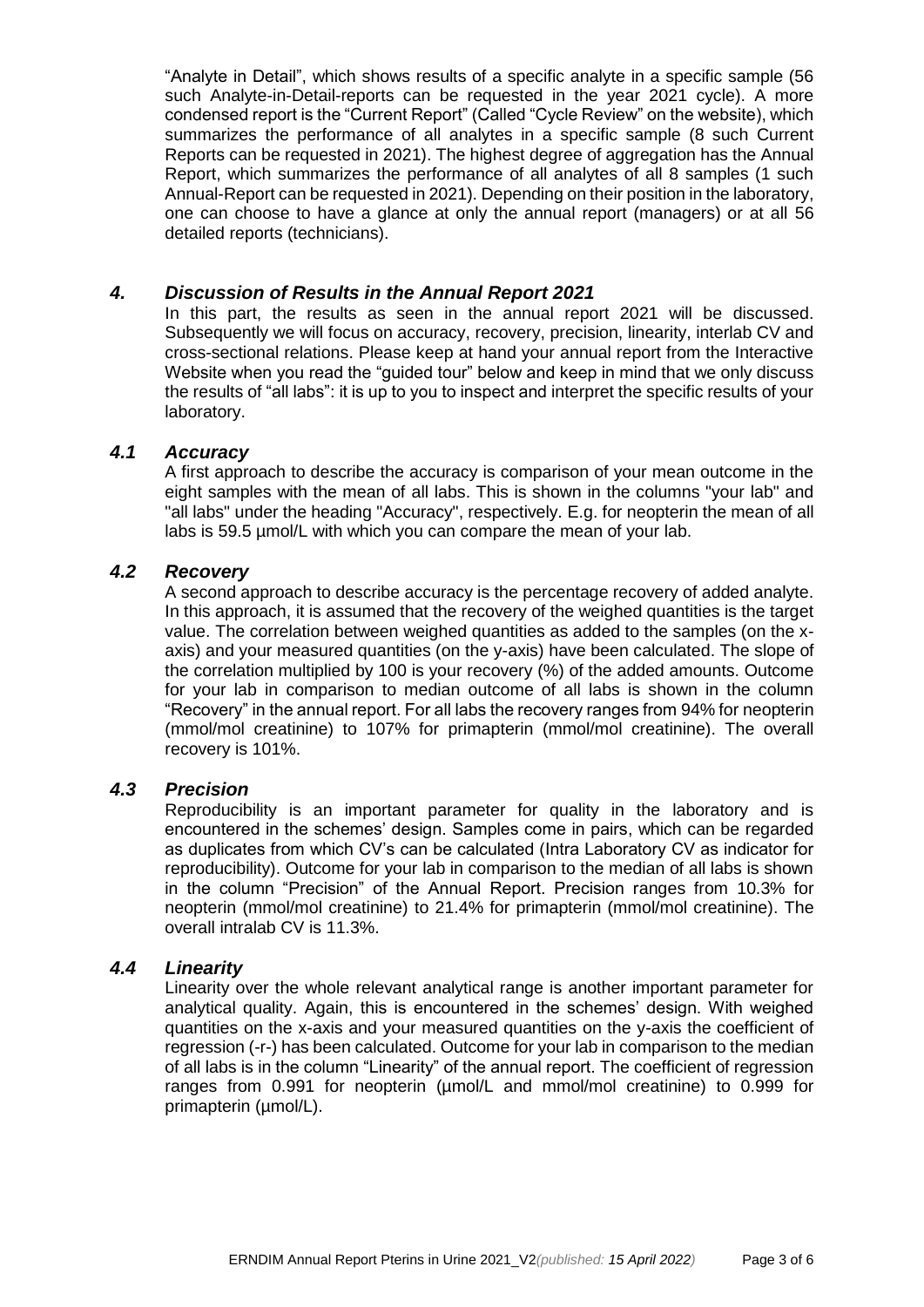# *4.5 Interlab CV*

For comparison of outcome for one patient in different hospitals and for use of shared reference values it is relevant to have a high degree of harmonization between results of various laboratories. Part of the schemes' design is to monitor this by calculating the Interlaboratory CV. This, along with the number of laboratories who submitted results, is shown in the column "Data All labs" in the Annual Report. Most laboratories submitted results for neopterin and biopterin in mmol/mol creatinine (27) whereas only 19 labs assayed primapterin. The Interlab CV ranges from 21.2% for neopterin (mmol/mol creatinine) to 151% for primapterin (µmol/L). The mean Interlab CV for all analytes is 69.9%.

# *4.6 Cross Sectional Relations*

The various parameters as described above often have an interrelation: often more than one parameter directs towards good or bad analytical control. This pattern, clearly seen in the other ERNDIM schemes is less prominent in the pterins scheme.

# *4.7 Your laboratory performance: Flags*

Since January 2009 a flagging system to judge performance of the individual laboratories has been implemented. In the annual report for an individual laboratory flags indicate poor performance for accuracy, precision, linearity and recovery. Analytes with satisfactory performance for at least three of the four parameters (thus no or only one flag or no result) receive a green flag. Thus, a green flag indicates satisfactory performance for analysis of that particular analyte while a flag indicates that your laboratory has failed to attain satisfactory performance. Criteria for red flags can be found in the general information on the website (general information; interactive website, explanation annual report).

# *4.8 Poor Performance Policy*

A wide dispersion in the overall performance of individual laboratories is evident. Table 2 shows the percentage of flags observed. 38% of the laboratories have no flag at all and thus have attained excellent overall performance. In contrast, at the other extreme there are also 3% of laboratories with ≥25% flags. Following intensive discussion within the ERNDIM board and Scientific Advisory Board (SAB) and feedback from participants we could agree on a harmonised scoring system for the various branches of the Diagnostic Proficiency schemes and qualitative schemes. We have also tested a scoring system for the quantitative schemes as described in our Newsletter of Spring 2009. In parallel to this the SAB has agreed levels of adequate performance for all the schemes and these will be re-evaluated annually. The scoring systems have been carefully evaluated by members of the SAB and have been applied to assess performance in our schemes from 2007 onwards. The ERNDIM Board has decided that the Scientific Advisor will judge the performance of the individual laboratories based on these levels of satisfactory performance and issue a letter of advice of failure to achieve satisfactory performance to those laboratories, which do not achieve satisfactory performance. The letter is intended to instigate dialogue between the EQA scheme organiser and the participating laboratory to solve any analytical problems to improve quality of performance of labs in the pursuit of our overall aim to improve quality of diagnostic services in this field.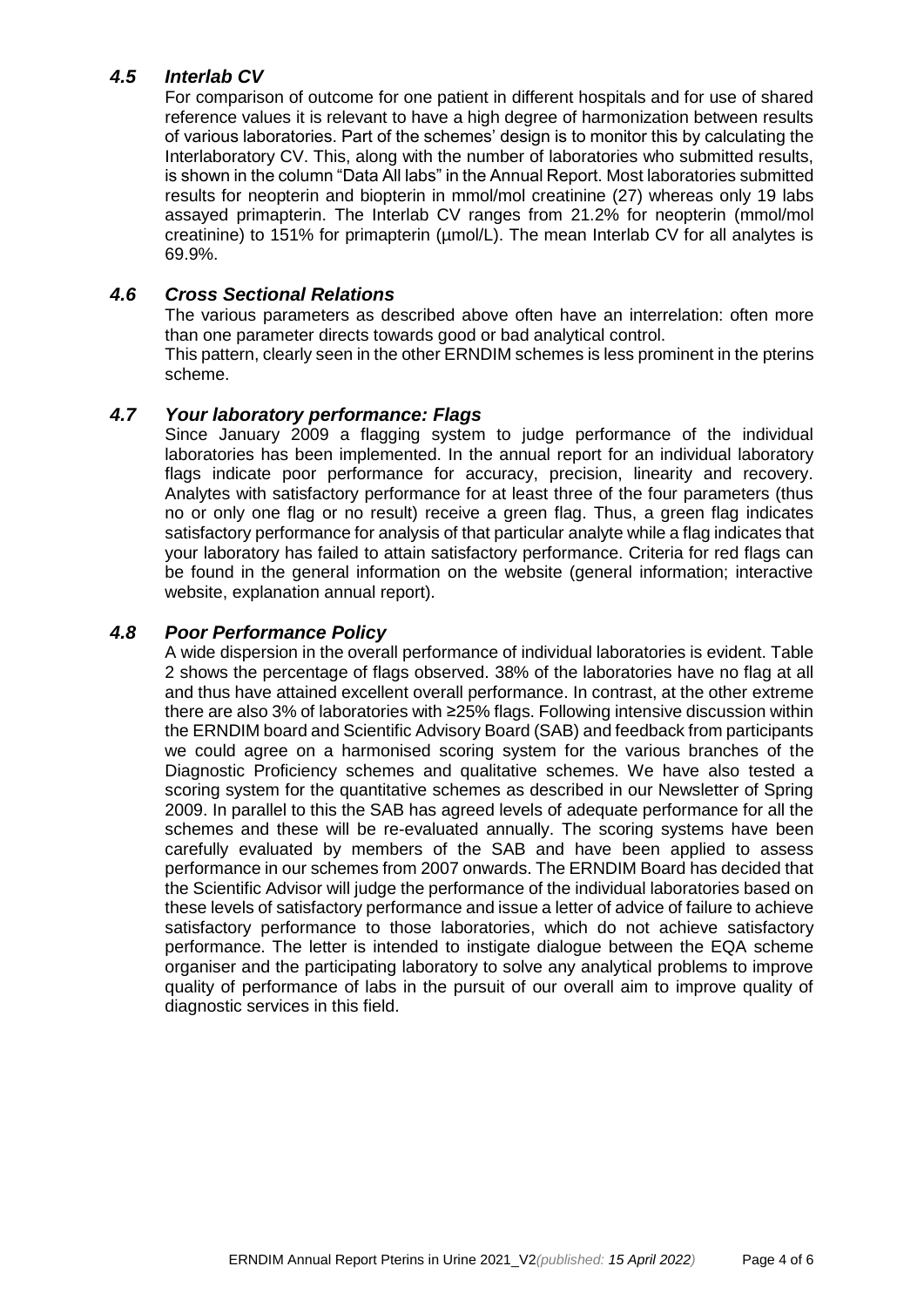#### *Table 2. Percentage Flags*

| % Red Flags seen<br>in Annual Report | <b>Percentage Labs</b><br>in this Category | <b>Cumulative Percentage</b><br>of Labs |
|--------------------------------------|--------------------------------------------|-----------------------------------------|
| >25%                                 | $0\%$                                      | 0%                                      |
| 25%                                  | 3%                                         | 3%                                      |
| $>20 - 25%$                          | 16%                                        | 13%                                     |
| $>15 - 20\%$                         | 3%                                         | 22%                                     |
| $>10 - 15\%$                         | 19%                                        | 31%                                     |
| $>5-510%$                            | 12%                                        | 50%                                     |
| $>0 - 5\%$                           | 9%                                         | 63%                                     |
| 0%                                   | 38%                                        | 100%                                    |

#### *4.9 Interpretation*

In this scheme, we also requested the interpretation with respect to metabolic conditions. Table 3 shows the interpretation frequency for the respective sample pairs. The correct interpretation is marked with a green box. For sample #1 24 laboratories reported the correct interpretations "PCD deficiency" or "GTPCH deficiency"; 1 lab reported the "PTPS deficiency on treatment with BH4" and 8 laboratories a "normal pterin pattern".

#### *Table 3. Interpretation.* Description | Pair 1-6 | Pair 2-8 | Pair 3-7 | Pair 4-5 a normal pterins pattern 8 – 4 0 – 0 1 – 1 0 – 0 Pterin-4a-carbinolamine dehydratase (PCD) deficiency  $(PCD)$  deficiency 6-pyruvoyl-tetrahydropterin synthase (PTPS) deficiency <sup>0</sup> – <sup>0</sup> 20 – <sup>20</sup> <sup>1</sup> – <sup>1</sup> <sup>26</sup> – <sup>23</sup> a GTP cyclohydrolase (GTPCH) deficiency  $0-0$  deficiency  $11-17$  0 – 1  $1-0$  0 – 0 a 6-pyruvoyl-tetrahydropterin synthase (PTPS) deficiency on treatment with BH4  $1 - 0$  |  $1 - 2$  |  $15 - 11$  |  $0 - 0$

### *4.10 Additional Specific Remarks of the Scientific Advisor*

Unfortunately, due to an issue with a standard used to prepare the EQA samples, all pairs of samples in the 2021 scheme mistakenly contained primapterin instead of biopterin, which caused the diagnostic patterns of the samples to be ambiguous. To ensure that no participants were disadvantaged by these issues, two diagnoses were accepted as correct for each sample and biopterin has been excluded from the individual laboratory online annual reports.

### **5.** *Certificates*

Starting from 2017 the pterins are included on the certificates.

As for other schemes the performance as it is indicated by the red/green flags in the individual laboratories annual report is summarised in the annual participation certificate. The certificate lists the total number of pterins in the scheme, the number for which results have been submitted and the number for which satisfactory performance has been achieved. It is important to bear in mind that the certificate has to be backed up by the individual annual report in the case of internal or external auditing.